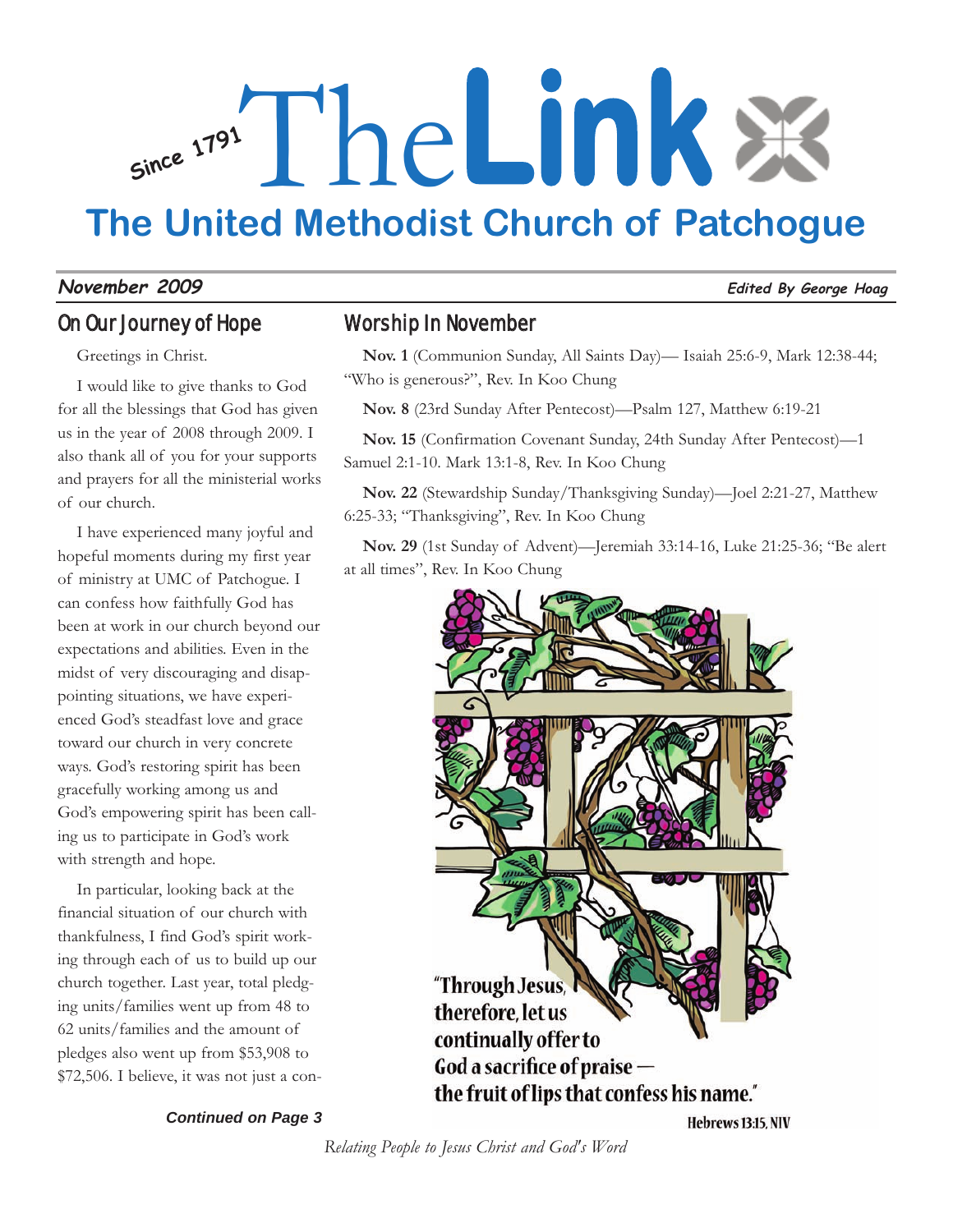# Circle of Concern

#### *Bereavement:*

The family of Toby Miller.

#### *For Guidance:*

Lisa D., Barbara McAllister, Joe Brentlink, Ray Gallo, Ray Clark, Maj. Don Cornwell stationed in South Korea, Cat Placement and Rescue, Christy Wood, Lois Wood, Michael Dellazizzi and family, Michael Amarati, Philip Demacos, Pat, Joanne, Robert C. Hiene, the Americo Family, Philip Crandall, Rose Conti and Dean Butera's mother. Toni.

#### *These Who are Hospitalized:*

Josh Boneventure, Christine Quinn's cousin Frank, Nana Grace, Nancy Marshall, Baby Joseph, Bertha Smith, Shelly Granger , Bob Tenaglia, Corinne Burdett, Cheryl Keeley's mother in law, Marie, Louis Adone, Lee Hollowell, Steve Mulderig's mother and Mary Payne.

#### *These at Home:*

Betty Hansley, Joan Welsh, Joseph Weinzettle, Eric & Pat Carlson, Natalie Burnett-Lynch, Kathleen Chodorski, Philip Crandall, Kyra McCarthy, Debi DelRossi, Belle Barile, Tom Furman, Lisa Lopez, Dorotea Sanchez, Mary Jones, Frank Westerland, John, Mike Welsh, Hazel Freely, Dave McKendrick, Paul Rice, Timothy Oliva's Aunt Susan, Rosemarie, John Krulger, Shelly Granger, Brayden Lasko, Steve Rice, John Keeley, Bruce Kirschner, Marie Lino, Marta.

#### *These who are in Rehab or Nursing Care Facilities:*

Alice Zahnd in Patchogue Nursing Center, 25 Schoenfeld Blvd., Patchogue, NY; Anna Satterly in Brookhaven Health Care Facility, 801 Gazzola Drive, East Patchogue, NY 11772; Kitty Brunnemer in Cedar Lodge Nursing Home, 6 Frowein Road, Center Moriches, NY 11934; Gerry Flood in St. James Nursing Home (Room 269) 273 Moriches Rd., St. James, NY 11780; Doris Shrimpton in Bellhaven Nursing Center, 110 Beaverdam Rd., Brookhaven; Hazel Nargi, Rachel Nason in McPeak's Adult Home, 286 N. Ocean Ave., Patchogue; Marian King in Sunrise Assisted Living, 2 Hills Rd., E. Setauket, Rm. 2; Anna Bonfe, Rm. 201, Cunningham Bldg., Loretto Rest, 708 E. Brighton Ave., Syracuse, NY 13205; Joan Simpson, Good Samaritan Nursing Home, 101 Elm Street, Sayville, NY 11782; Connie Halliwell, Bellhaven Nursing Home, 110 Beaverdam Rd., Brookhaven.

# You Call Us From Our Settled Ways

O God, you call us from our settled ways, out of old habits and rutted traditions. You call us into the land of promise, to new life and new possibilities.

Make us strong to travel the road ahead. Deliver us from false security and comfort, desire for ease and uninvolved days.

Let your Word and Spirit dwell in us that your will may be fulfilled in us for the well-being and shalom of all.

#### Amen. *—Vienna Cobb Anderson*

UMW—Come to the Fair!

On Saturday, Nov. 14, from 9:00 a.m.–3:00 p.m., the UMW will hold a Christmas/Holiday Fair. All sorts of potential gifts for giving will be available, including gift baskets, jewelry, decorative items, and baked goods.

There will also be an expanded version of the popular White Elephant table, with bargains galore. Continental breakfast and lunch will be available. Lunch will include Cecilia Alvarado's yummy chili. Don't miss it.

If you would like to have a table to sell crafts or other items, contact Dianne Adone. If you would like to donate White Elephant treasures, contact Jean Miller; baked goods, Joan Curtis; gift baskets, Selma Graham. Thank you and we look forward to seeing you there.

#### *—Barbara Becker*

## Thanksgiving



On Thanksgiving, Nov. 26, our church will provide a free dinner to the community. This is the third

year for this event and we hope to serve even more people than last year.

The wonderful thing about this dinner is the opportunity it provides for us to work together as a faith community and share our time, food, and work with those in need. Please check the sign up sheets and participate as you are able.

#### *—Barbara Becker*

The deadline for the December edition of **TheLink** is November 13. Please e-mail your copy to gbhoag@optonline.net.

*Lift up your church with your prayers, presence, gifts and service.*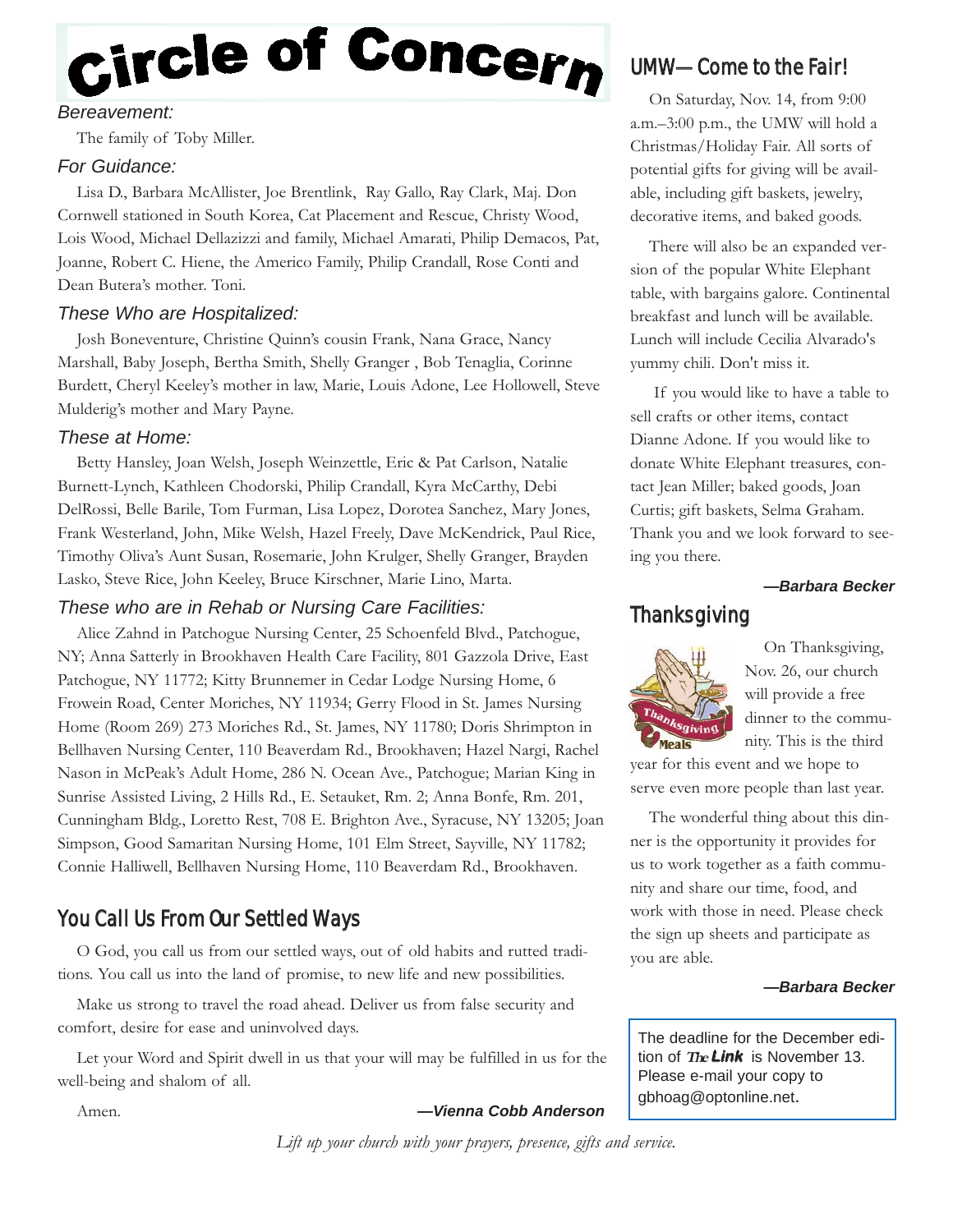# Our Journey of Hope (from Page 1)

siderable increase in number but a growth of a sincere expression of our gratitude for God's blessing and our responsible commitment to God's ministry.

In the winter of 2008, a member of our church decided to donate \$10,000 as a matching fund and we organized a special project called "Challenge of Caring" to invite every member in our church to raise an additional \$10,000. Thanks to this anonymous generous contributor and all the participants in this matching fund project, we could raise successfully \$20,000 which enlivened our financial situation. I believe, participating in the project with one heart, we all experienced the unity of our faith community toward our journey of hope.

I remember many members of our church who faithfully have supported our church financially and express my sincere thanks to all of them. My special thanks go to the woman living in Pennsylvania who occasionally visited our church and made a contribution for our church with other members of her prayer group as well. Everyone's supporting and caring heart for our church has made our church be a strong and faithful community.

I am thankful that we have had these great experiences of giving and sharing last year, but I have to say that we need much more support from you for the financial health of our church. We couldn't fulfill our responsibility to pay for the apportionment in full this year and we couldn't set to work for the necessary fixing jobs for our church building. According to the finance committee's report, we need at least \$30,000 more to cover our minimum expenses for next year. We also need far more funds to realize our passion for more outreach ministries and to improve our educational ministries for the future of our church.

Now, the time is here again for us to step up and commit to the financial health of our church for the year to come. We are indeed a family, and as a family of UMC of Patchogue, we are called upon to make the mission and ministry of the church possible. Now is the time for each of us to consider how big a role our church and our church family plays in our lives and how big a role each of us plays for building up this great faith community. Please take time to prayerfully consider your financial commitment for 2010. Please fill out and return the pledge card by mail or in the offering plate on Sunday.

Thank you for your support and prayers for our church.

May God bless each of you.

Quotable Quotes

Our callings are not simply secular means of making money or a living, but are God's means of utilizing our gifts and interests to his glory."

#### *—a paraphrase of Martin Luther*

"Most people learn the joy of giving by first receiving."

#### *—Robert Wuthnow*

"Alas, how many, even among those who are called believers, have plenty of all the necessities of life, and yet complain of poverty!"

#### *—John Wesley*

"When it comes to giving until it hurts, most people have a very low threshold of pain."

#### *—Anonymous*

"There are two tragedies in life. One is not to get your heart's desire. The other is to get it."

#### *—George Bernard Shaw*

"The afterlife in which Americans receive their just rewards for the virtue of hard work is found at the shopping center."

#### *—Paul L. Wachtel*

"For the most part, we do not consume the goods we buy. We display them, flaunt them, hoard them; we incorporate them into the self...."

#### *—Robert Wuthnow*

*—Rev. In Koo Chung*

## **Patchogue Cooperative Nursery School FAMILY FALL FUN FEST Nov. 7th 11 a.m.–4 p.m.**

\$7.00 per child or \$5.00 with a non perishable food item. Adults are free

ALL FOOD ITEMS WILL BE DONATED TO UNITED METHODIST CHURCH OF PATCHOGUE PATCHOGUE COOPERATIVE NURSERY SCHOOL invites you to come check out our Building Blocks Program for children who are 19-36 months. Program is held on Tuesdays from 10-12. For more information call 475-6131.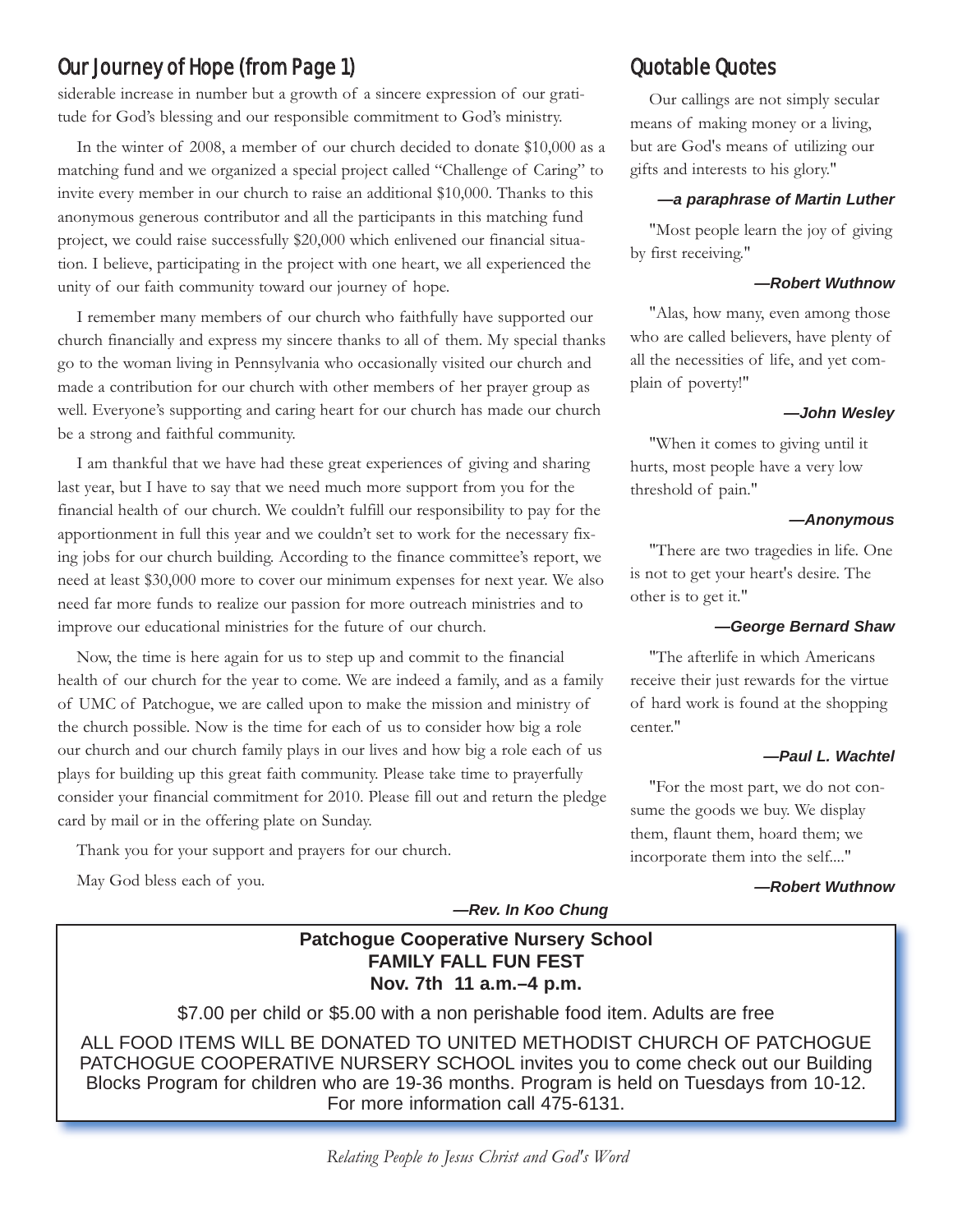## Stewardship

Our Church Stewardship Campaign this year is the first three weeks of November.

Please come to Church and pray on your pledge for next year. Our Lord gave so much for us, now let us honor him.

The old outside oil tank near the church office was removed back in June and we finally seeded the area. An intrepid foursome thought it would be a couple hours' project, since we had a rototiller. Unfortunately it broke down. Jim Miller, Walt Stawecki, Steve Cacioppo (landscaper), and I spent more than five hours digging, raking, weeding and seeding the two damaged areas. Walt supplied the grass seed. We want to thank the United Methodist Women for sharing the refreshments of their meeting with us.

We are grateful to Ray Henson, our sexton, for his donation of time and materials in the patching of the leak in the roof of Wesley Hall near the windows facing Church Street. Ray has been busy beyond his allotted duties replacing the flushing systems of

Church toilets clogged by the water main break when Milro removed the oil tank. Two other plumbing problems at the parsonage has occupied many of his part time hours.

The all Church Yard sale on Saturday, October l0 was a success. We raised \$665. A host of other yard sales and the lagging economy brought in less then last year. Pastor Chung cooked hot dogs with steak strips for the many volunteers. Bob Prince and Steve Rice did what they could, since they were recovering from surgeries. The volunteers who collected items from the congregation were: Barry Burrell, Peter Halliwell, Kevin Leahy, Bob Prince, Steve Rice, Bob Rogers, Steve Shadbolt and myself.

The hard workers at the sale were: Al Eid, Barbara Becker, Barry Burrell, Carolyn Willis Falvey, Carol & Bruce Kirschner, Ed Klingel, Patty Livingston, Jean & Jim Miller, Lenny Pearson, Betty, Steve, and Stevey Rice, Wendy and Dave Hollowell, Joanne, Steve, Britney & Brian Shadbolt, and Denise & Frank Whalen. It was decided that \$500 of the proceeds would go to help pay for the new boiler and oil

tank in the parsonage. Thank you to all who donated items and their time to this event.

The week before our yard sale Barbara Becker was asked if she could help a woman who Senior Adult Protective Services were afraid might lose her apartment. Barbara with her sister, Patty Livingston and Jean Miller helped the woman straighten up her apartment. On the Saturday of the yard sale Barbara, Barry, Brian & Steve Shadbolt, and Frank Whalen removed an old couch for her and installed a newer one.

Blanket Sunday, Oct. 11, was a great success. We had a special service focused on the humanitarian programs of the Church World Services. Kathleen Burton, Associate Director and Regional Coordinator of Church World Services, described their many programs that respond to disasters across the globe. Over five hundred dollars was raised to support this worthy work. Money is sent to the disaster area to buy blankets, food and shelter locally to help the damaged economies as well.

#### *—Dave Hollowell*

| Name                                                                           |                                                                                                                                                                                                                                     |  | <b>Agreement For Electronic Transfer</b><br>$\Box$ I (we) authorize the deduction of this contribution from my |                                                             |  |  |  |
|--------------------------------------------------------------------------------|-------------------------------------------------------------------------------------------------------------------------------------------------------------------------------------------------------------------------------------|--|----------------------------------------------------------------------------------------------------------------|-------------------------------------------------------------|--|--|--|
| Address                                                                        |                                                                                                                                                                                                                                     |  |                                                                                                                | (our) checking account (EFT). Please include a voided check |  |  |  |
| <b>City City</b>                                                               | _State___Zip_____                                                                                                                                                                                                                   |  | with this form.                                                                                                |                                                             |  |  |  |
| E-Mail                                                                         | Phone                                                                                                                                                                                                                               |  |                                                                                                                |                                                             |  |  |  |
| I (We) pledge the following contribution for 2010:                             |                                                                                                                                                                                                                                     |  | $\Box$ I (we) authorize the deduction of this contribution from my<br>(our) credit card account.               |                                                             |  |  |  |
|                                                                                | Amount \$______________ to be contributed □ Weekly □ Monthly                                                                                                                                                                        |  |                                                                                                                | $\Box$ Visa $\Box$ MasterCard $\Box$ Discover               |  |  |  |
| Annually on this date                                                          |                                                                                                                                                                                                                                     |  | Name as it appears on the Credit Card:                                                                         |                                                             |  |  |  |
| I (We) will pay this amount:                                                   |                                                                                                                                                                                                                                     |  |                                                                                                                |                                                             |  |  |  |
| $\Box$ By Cash or Check $\Box$ By Electronic Transfer (Fill out form at right) |                                                                                                                                                                                                                                     |  | Expiration Date (month/year):                                                                                  |                                                             |  |  |  |
|                                                                                | Signature <b>Signature</b> and the state of the state of the state of the state of the state of the state of the state of the state of the state of the state of the state of the state of the state of the state of the state of t |  |                                                                                                                | Signature Date Date                                         |  |  |  |

*Celebrate your life! Witness for your faith!*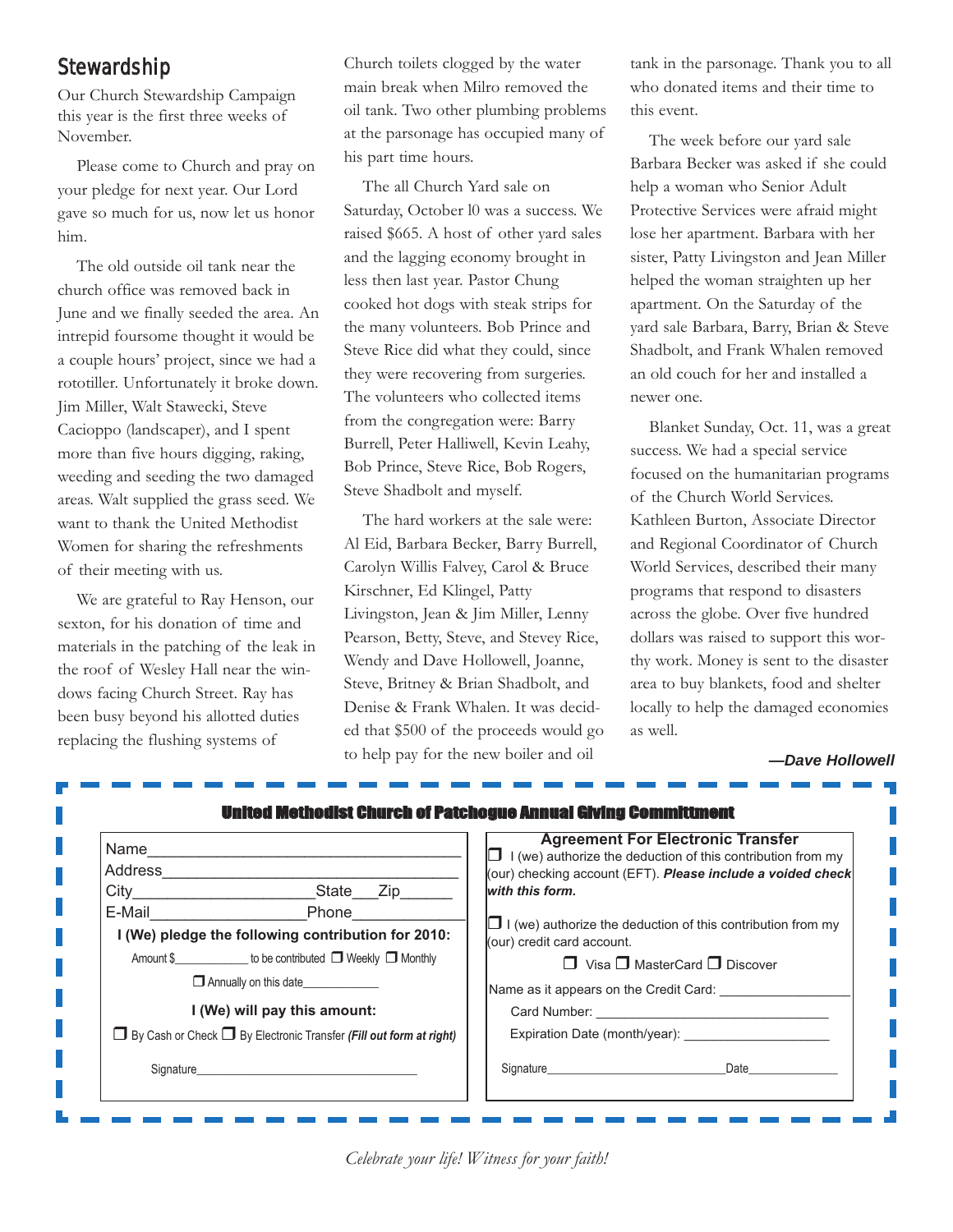# **United Methodist Church of Patchogue November 2009**

| <b>Sun</b>                                                                                                            | Mon                              | <b>Tue</b>                                                                                      | <b>Wed</b>                                                                           | Thu                                | Fri | <b>Sat</b>                                        |
|-----------------------------------------------------------------------------------------------------------------------|----------------------------------|-------------------------------------------------------------------------------------------------|--------------------------------------------------------------------------------------|------------------------------------|-----|---------------------------------------------------|
| $\boldsymbol{l}$<br>$10 a.m.$ —<br>Communion Wor-<br>ship/Sunday School<br>11:30 a.m. $-$<br><b>Finance Committee</b> | $\overline{2}$<br>$7$ p.m. $-AA$ | $\overline{3}$<br>$10$ a.m.-Noon-<br>Food Pantry<br>$7:00$ p.m. $-AA$<br>7:30 p.m.-<br>Recovery | $\overline{4}$<br>7:30 p.m.--Bible<br>Study                                          | 5<br>7:30 p.m.-Choir<br>Rehearsal  | 6   | $\overline{7}$                                    |
| 8<br>10 a.m.-Worship/<br>Sunday School<br>11:30 $a.m.$ —Church<br>Council                                             | 9<br>$7$ p.m. $-AA$              | 10<br>$10$ a.m.-Noon-<br>Food Pantry<br>7:00 p.m. $-AA$<br>7:30 p.m.-<br>Recovery               | 11                                                                                   | 12<br>7:30 p.m.-Choir<br>Rehearsal | 13  | 14<br>9:00 a.m.-3:00 p.m.<br>-UMW Holiday<br>Fair |
| 15<br>10 a.m.-Worship/<br>Sunday School                                                                               | 16<br>$7$ p.m. $-AA$             | 17<br>$10$ a.m.-Noon-<br>Food Pantry<br>$7:00 p.m. -AA$<br>7:30 p.m.-<br>Recovery               | 18                                                                                   | 19<br>7:30 p.m.—Choir<br>Rehearsal | 20  | 21                                                |
| 22<br>10 a.m.-Worship/<br>Sunday School<br>11:30 a.m. $-$<br>Trustees<br>7:00 p.m.-Healing<br>Service                 | 23<br>7 p.m.-- AA                | 24<br>$10$ a.m.-Noon-<br>Food Pantry<br>7:00 p.m.-- AA<br>7:30 p.m.-<br>Recovery                | 25<br>7:00 p.m.-<br><b>Ecumenical Thanks-</b><br>giving Service at<br>Temple Beth El | 26<br><b>THANKSGIVING</b>          | 27  | 28                                                |
| 29<br>10 a.m.-Worship/<br>Sunday School                                                                               | 30<br>$7 p.m. -AA$               |                                                                                                 |                                                                                      |                                    |     |                                                   |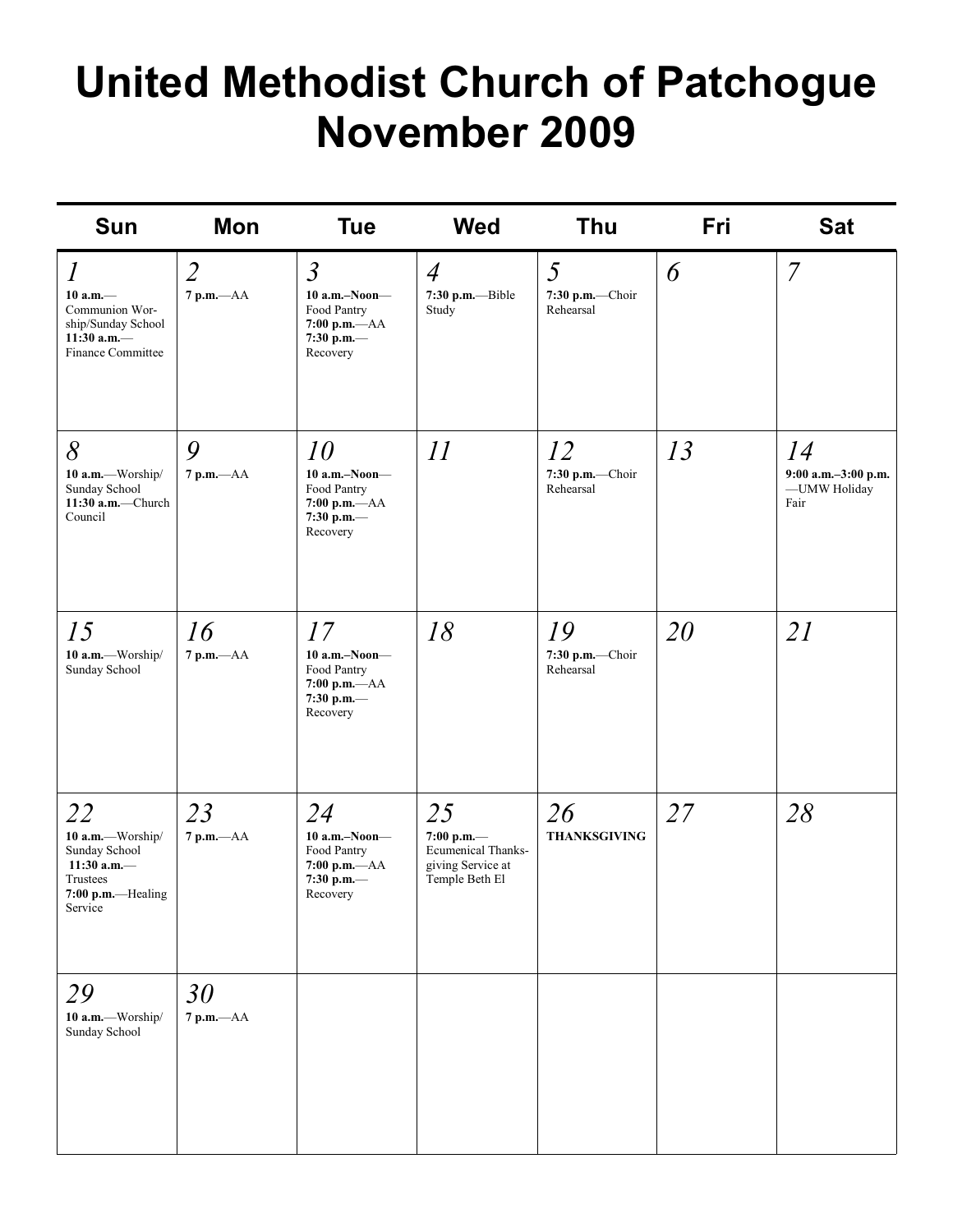**ASSOCIATE'S GOURMET MARKET Experienced Butchers & Caterers for over 20 years Also providing Groceries, Dairy & Produce 1699J, Rt. 112 (Olympic Plaza), Medford, NY 11763**



**Phone: (631) 475-1749 Fax (631) 447-5086**

**www.associatemarketli.com**

# GMS DYNAMITS

PUBLIC RELATIONS CONSULTANTS SPECIAL EVENTS PLANNERS

**GERALDINE M. SHERIDAN** 96 EVERGREEN LANE EAST PATCHOGUE, NEW YORK 11772 PHONE/FAX (631) 475-1164

E-mail: gerisheridan@verizon.net



**Financial** 

**Advisors** 

Peter G. Halliwell **Business Financial Advisor** Personal Financial Advisor

Bus. (516) 589-5327 Fax (516) 589-3907

American Express Financial Advisors Inc. 285 West Main Street Savville, NY 11782



"Looks like the burden of ministry is heavier than we thought."



**Michael Sears** President

631-205-1700

# **SEARS READY MIX LTD.**



57 Miller Place Yaphank Road, Middle Island, NY 11953



timely fashion and in order to do this we

need everyone's current e-mail address. If you haven't been getting messages from us, it means we don't have it. Please send your e-mail to patchogueumc@yahoo.com or call the church office.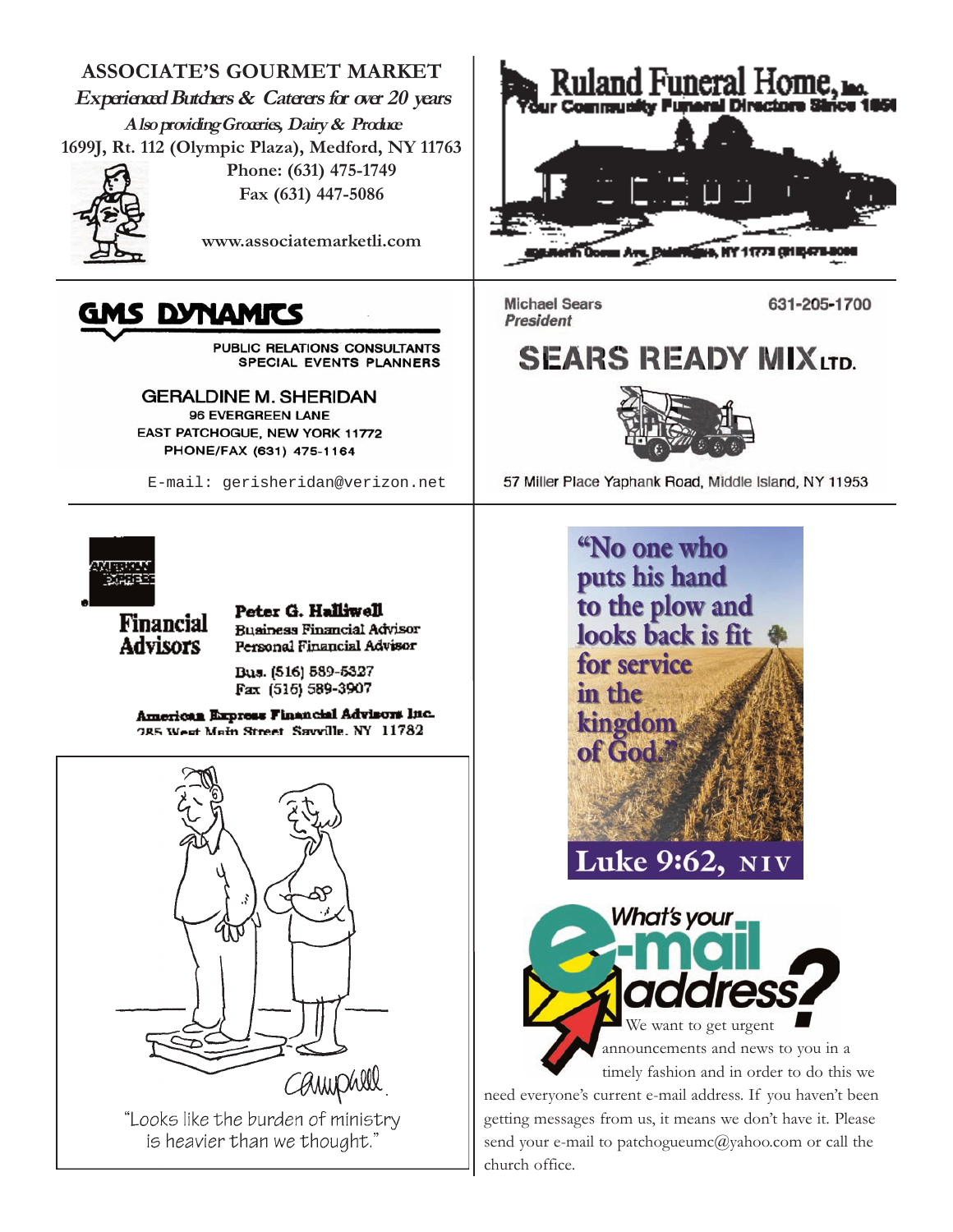# Commentary: U.S. Needs Health Care vs. Sick Care

#### *By Dr. M. Joycelyn Elders\**

The United States has the best "sick care" system in the world, but our "health care" delivery system is lacking. We have the best doctors, the best hospitals, best academic health centers, best nurses, the best drugs, and we are leaders in research.

Our problem is that the system is not available to all of our citizens. In addition, our health care is not equitable, coherent, comprehensive and cost-effective, nor do we have choice. The United States has 5 percent of the people of the world and 25 percent of the world's wealth. We are the richest country in the world and the only industrialized country that does not provide health care for its entire people.

Health care, which now consumes 17 percent of the U.S. Gross Domestic Product, or \$2.4 trillion in 2007, continues to grow in its appetite for our economic resources, while the United States continues to fall in overall health care for its citizens in comparison with the remainder of the industrialized world.

We do not have the best health, ranking 46th in life expectancy, 42nd in infant mortality and 57th in overall goodness and fairness as compared to 192 other members of the Organization for Economic Development and Cooperation.

If the rest of the industrialized world can manage to serve all its citizens on less, why can we not?

#### **Lives at risk**

The lack of access to health care for so many is literally bankrupting our people and endangering all our lives.

We have depended upon employers to carry much of the burden of health insurance over the years. However, now we find in this global economy that they are at a disadvantage trying to compete with countries that have a public health care system. Health insurance expenses are the fastestgrowing cost component for employers. Unless something changes dramatically, health insurance costs will overtake profits.

President Obama's desire for a health care plan is one that improves coverage for the 45 million to 50 million uninsured citizens, contains costs, and offers high quality, cost-effective, equitable, portable and affordable care for everyone.

**Physicians, heal this system**  Physicians must become involved in population health. Health is influenced by factors in five domains, which are genetic, social circumstances, environmental exposures, and behavioral patterns and health care. The single greatest opportunity to improve health and reduce premature death lies in personal behavior.

We must dream big; our vision is for healthy people in healthy communities with a health care system that is right for all of our citizens. It needs to be available, affordable, accessible, patient-centered, prevention-focused, purpose-driven and solutionoriented. It must empower individuals to take care of themselves, foster responsibility and human dignity, improve health and enhance quality of life.

Any new health care system must contain a provision for a public health care policy; this is a single-payer system. People who prefer private insurance can always purchase it instead of purchasing a public health care policy.

We also must provide education to promote health maintenance, preventive measures in order to thwart disease, basic dental health care, mental health care, emergency services and necessary medicines.

#### **A public option**

Ask Medicare patients if they would like

to give up their insurance and I think few would answer in the affirmative. Public health care is well liked in the United States. People who do not receive Medicare may not know that each person pays almost \$100 per month for the insurance, which is deducted from Social Security checks automatically. After a yearly deductible, Medicare pays 80 percent of most medical care but not dental care. There is a prescription Medicare (Part D) that is separate from other Medicare and has a variety of plans.

A public health care policy would likely be similar to purchasing Medicare. With Medicare, about 98 cents of every dollar paid in payroll taxes are spent on actually providing health care. When you look at the private insurance companies, it is more like 80 cents. The rest goes to administrative expenses and profits. There are many additional costs imposed on the doctors and health care providers themselves, who have to deal with a fragmented, complex system in which they have to negotiate, amend, or cajole payment from many different insurers.

Both business and individuals are breaking under the strain of our very expensive health care system. We must overhaul our system now; its condition is beyond tweaking to make it function for our people. We have tried to tweak the way we perform health care for many decades with disastrous results. We have tried HMOs, PPOs, indemnity with an assortment of public health systems to catch some of our people who fall between the cracks. It has failed while costing us precious lives, health and money of our people along the way.

We need an overhaul of the health care system to save lives, money and American business.

*\*Elders, a United Methodist, served as the U.S. Surgeon General under President Bill Clinton from 1993 to 1994* 

*Celebrate your life! Witness for your faith!*